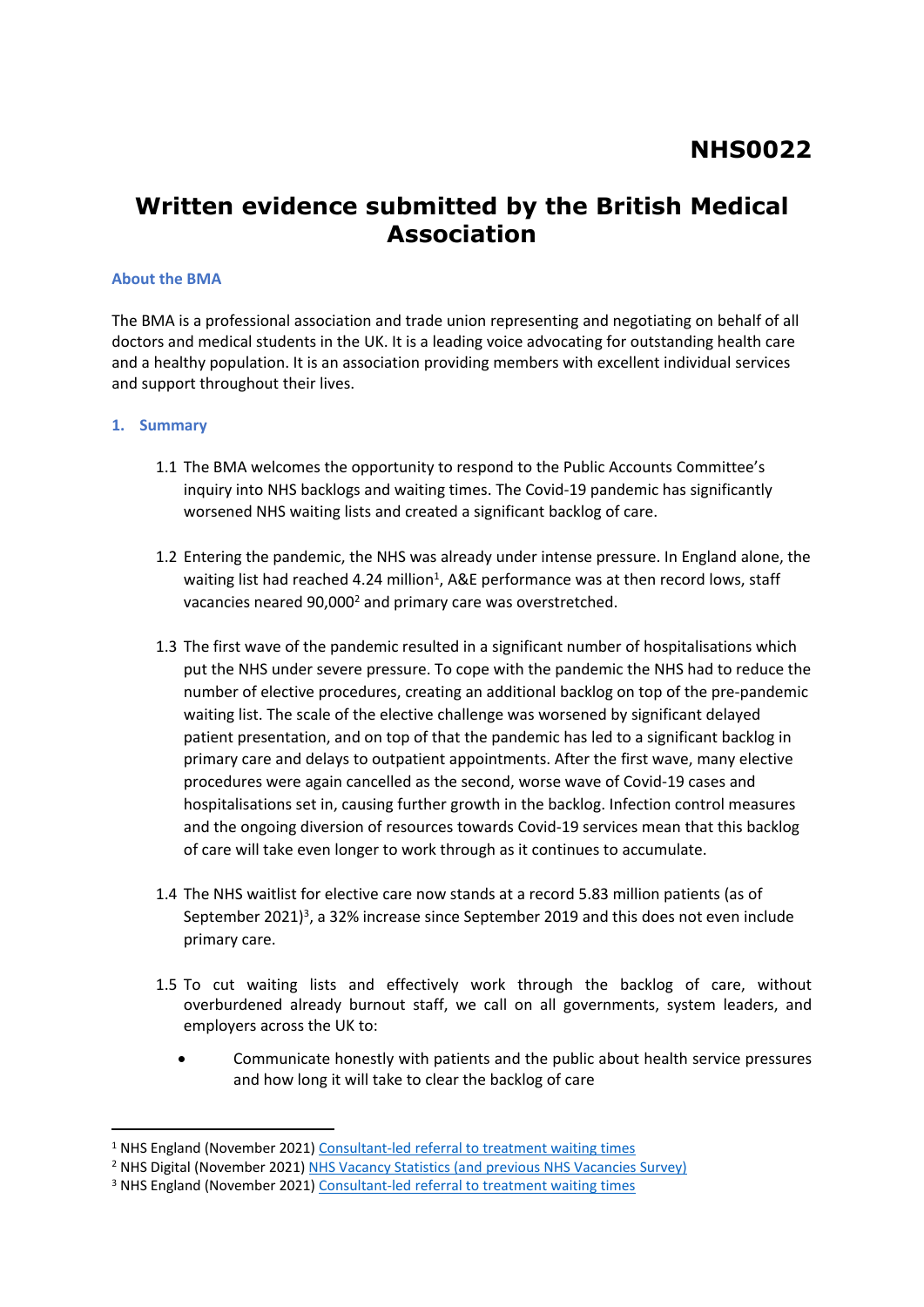- Retain existing staff and maximise workforce capacity including by:
	- o Protecting the health, safety, and wellbeing of staff, including by taking a zerotolerance approach to violence and abuse and providing PPE that ensures proper protection from infection
	- o Cutting red tape, remove unhelpful targets and barriers, and reduce unnecessary bureaucratic workload
	- o Ending punitive pensions taxation rules and taking additional measures to maximise workforce capacity including restrictive immigration rules for international doctors
	- $\circ$  Promote responsible public health policies to keep people safe and healthy and help manage demand on services
- Direct resources to where they are needed most to manage health service demand

## **2. Current position of NHS backlogs and waiting times**

- 2.1 The NHS waitlist for care now stands at a record 5.83 million patients (as of September 2021)<sup>4</sup> , a 32% increase since September 2019. There has also been a huge increase (more than 230-fold) in the number of people waiting longer than a year for their care.<sup>5</sup>
- 2.2 The future for the NHS backlog and waitlists is uncertain and depends on both the demand for healthcare (how many 'missing patients' return), as well as NHS capacity to deal with this demand. According to Institute for Fiscal Studies (IFS) projections, if NHS capacity remains below 2019 levels, and over two thirds of patients return, it is likely that waiting lists could more than double over the next three years.<sup>6</sup>

## *The waiting list for consultant-led referral to treatment*

- 2.3 In March 2020 there were around 4.24 million people on the waiting list for treatment. The waiting list has been growing month on month since May 2020, with the latest data showing a record high of 5.83 million people waiting for treatment as of September 2021.<sup>7</sup>
- 2.4 1.95 million of these people have been waiting over eighteen weeks, which is three times the number of people waiting over eighteen weeks in September 2019.
- 2.5 300,566 of these people have been waiting over a year 230 times more than the number of people waiting over one year in September 2019. This is an improvement from the peak in March 2021, where 436,127 people were waiting over a year for care.

## *Emergency department attendances and waiting times*

2.6 In England, A&E attendances have reached pre-pandemic levels, with 2.17 million patients visiting emergency departments in October 2021, only 0.2% lower than in October 2019.<sup>8</sup>

<sup>4</sup> NHS England (November 2021) [Consultant-led](https://www.england.nhs.uk/statistics/statistical-work-areas/rtt-waiting-times/) [referral](https://www.england.nhs.uk/statistics/statistical-work-areas/rtt-waiting-times/) [to](https://www.england.nhs.uk/statistics/statistical-work-areas/rtt-waiting-times/) [treatment](https://www.england.nhs.uk/statistics/statistical-work-areas/rtt-waiting-times/) [waiting](https://www.england.nhs.uk/statistics/statistical-work-areas/rtt-waiting-times/) [times](https://www.england.nhs.uk/statistics/statistical-work-areas/rtt-waiting-times/)

<sup>5</sup> *ibid*

<sup>6</sup> BMA analysis of IFS projections – IFS (August 2021) [Could](https://ifs.org.uk/publications/15557) [NHS](https://ifs.org.uk/publications/15557) [waiting](https://ifs.org.uk/publications/15557) [lists](https://ifs.org.uk/publications/15557) [really](https://ifs.org.uk/publications/15557) [reach](https://ifs.org.uk/publications/15557) [13](https://ifs.org.uk/publications/15557) [million?](https://ifs.org.uk/publications/15557)

<sup>7</sup> NHS England (November 2021) [Consultant-led](https://www.england.nhs.uk/statistics/statistical-work-areas/rtt-waiting-times/) [referral](https://www.england.nhs.uk/statistics/statistical-work-areas/rtt-waiting-times/) [to](https://www.england.nhs.uk/statistics/statistical-work-areas/rtt-waiting-times/) [treatment](https://www.england.nhs.uk/statistics/statistical-work-areas/rtt-waiting-times/) [waiting](https://www.england.nhs.uk/statistics/statistical-work-areas/rtt-waiting-times/) [times](https://www.england.nhs.uk/statistics/statistical-work-areas/rtt-waiting-times/)

<sup>8</sup> Nuffield Trust (November 2021) [NHS](https://www.nuffieldtrust.org.uk/news-item/nhs-performance-summary-september-october-2021#planned-elective-and-diagnostic-care) [performance](https://www.nuffieldtrust.org.uk/news-item/nhs-performance-summary-september-october-2021#planned-elective-and-diagnostic-care) [summary:](https://www.nuffieldtrust.org.uk/news-item/nhs-performance-summary-september-october-2021#planned-elective-and-diagnostic-care) [September-October](https://www.nuffieldtrust.org.uk/news-item/nhs-performance-summary-september-october-2021#planned-elective-and-diagnostic-care) [2021](https://www.nuffieldtrust.org.uk/news-item/nhs-performance-summary-september-october-2021#planned-elective-and-diagnostic-care)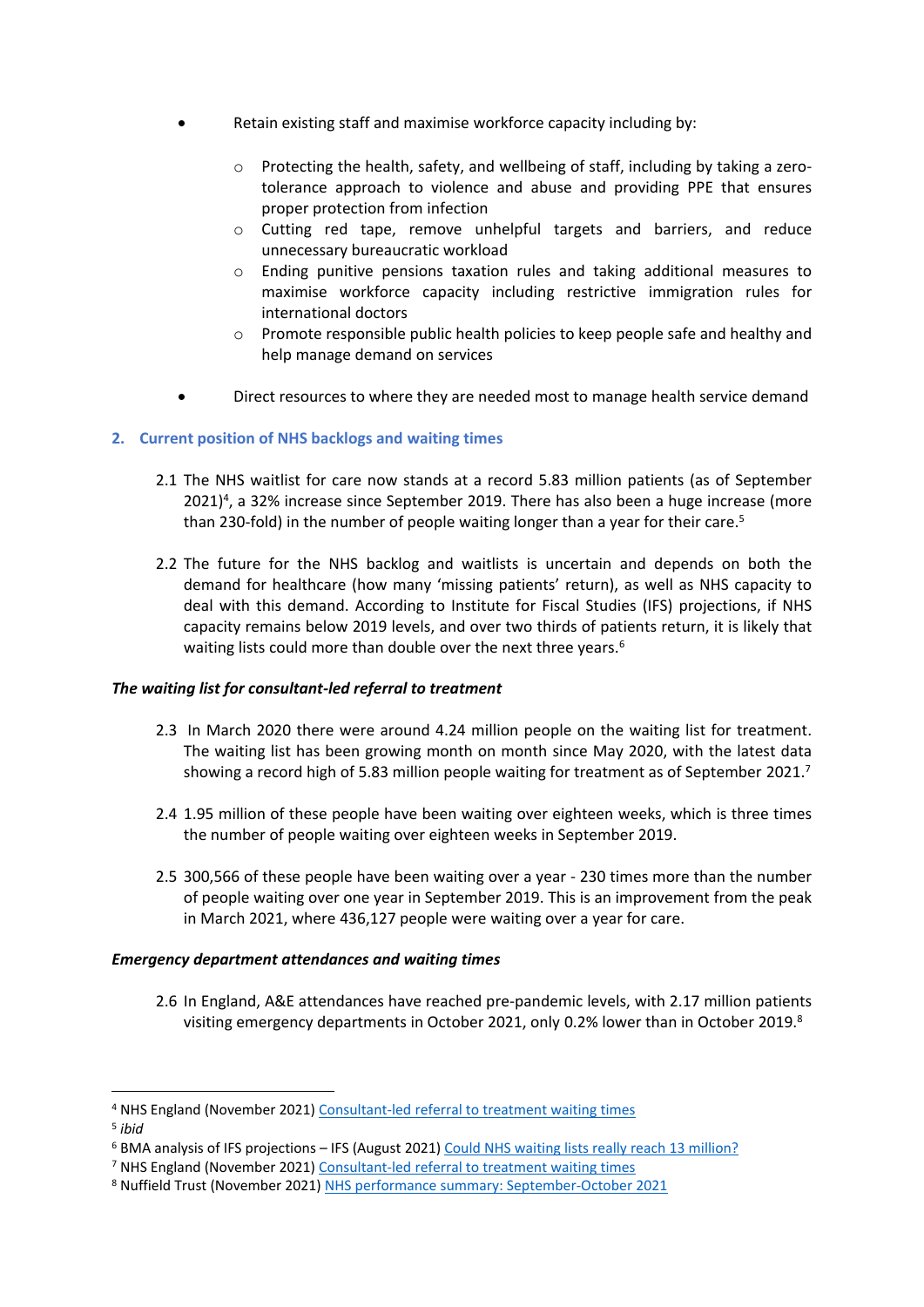- 2.7 121,251 patients spent more than four hours waiting from a decision to admit to admission in October 2021, the highest for any month since records began.<sup>9</sup> 7,059 people had a trolley wait of over 12 hours, almost ten times the number waiting more than twelve hours in October 2019.<sup>10</sup>
- 2.8 Performance against key waiting time targets has significantly worsened in England with only 73.9% of patients admitted, transferred, or discharged within four hours from emergency departments, a record low.<sup>11</sup>
- 2.9 These pressures are exacerbated by Covid-19 admissions and deaths remaining unacceptably high, with 7,268 patients in hospital with Covid-19, 900 of whom were in mechanical ventilation beds on 7 December.<sup>12</sup> The emergence of the Omicron variant which early evidence suggests is more transmissible may well add to the pressures the healthcare system is already facing.

## *Appointments in General Practice*

- 2.10 GP surgeries across the country are experiencing significant and growing strain with rising demand, practices struggling to retain staff, and patients having to wait longer for appointments. Insufficient investment in the GP workforce does not prevent patient numbers from rising. In fact, despite there being 1,704 fewer fully qualified FTE GPs today than there were in 2015, each practice has on average 1,849 more patients than in 2015.<sup>13</sup>
- 2.11 Alongside these long-term trends, GP practices have been at the forefront of the NHS's response to the Covid-19 outbreak, delivering the vaccine programme whilst maintaining non-COVID care for patients throughout. During the pandemic, to control patient numbers in practices it became necessary to replace some face-to-face appointments with e-consultations – as directed by NHSE guidance. The need to adapt to new technologies and the increased administrative burden it entails has added further pressure, on top of which GPs have been facing growing hostility. This hostility remains, even though most GPs appointments have been face-to-face throughout the pandemic, excluding a two-month period from April to May 2020. As of October 2021, two thirds (64%) of all GP appointments took place face-to-face.<sup>14</sup>
- 2.12 The number of standard appointments in general practice booked in October 2021 has risen since September by 1.8 million to 30.4 million<sup>15</sup>, while the number of Covid-19 vaccination appointments delivered by practices has increased to 3.5 million. This brings the total number of appointments in October to nearly 34 million which is 3.1 million more appointments than were delivered pre-pandemic in October 2019 (including Covid vaccination appointments).

## *Diagnostic backlog*

<sup>11</sup> *ibid*

<sup>15</sup> *ibid*

<sup>9</sup> *ibid*

<sup>&</sup>lt;sup>10</sup> NHS England (November 2021) [A&E](https://thebma.sharepoint.com/teams/sites/cae/pa/Public%20documents/2021/External%20Briefings%20and%20Submissions/Word%20files/Drafts/england.nhs.uk/statistics/statistical-work-areas/ae-waiting-times-and-activity/) [Attendances](https://thebma.sharepoint.com/teams/sites/cae/pa/Public%20documents/2021/External%20Briefings%20and%20Submissions/Word%20files/Drafts/england.nhs.uk/statistics/statistical-work-areas/ae-waiting-times-and-activity/) [and](https://thebma.sharepoint.com/teams/sites/cae/pa/Public%20documents/2021/External%20Briefings%20and%20Submissions/Word%20files/Drafts/england.nhs.uk/statistics/statistical-work-areas/ae-waiting-times-and-activity/) [Emergency](https://thebma.sharepoint.com/teams/sites/cae/pa/Public%20documents/2021/External%20Briefings%20and%20Submissions/Word%20files/Drafts/england.nhs.uk/statistics/statistical-work-areas/ae-waiting-times-and-activity/) [Admissions](https://thebma.sharepoint.com/teams/sites/cae/pa/Public%20documents/2021/External%20Briefings%20and%20Submissions/Word%20files/Drafts/england.nhs.uk/statistics/statistical-work-areas/ae-waiting-times-and-activity/)

<sup>12</sup> GOV.UK (December 2021) [Coronavirus](https://coronavirus.data.gov.uk/) data dashboard

<sup>13</sup> BMA (December 2021) [Pressures](https://www.bma.org.uk/advice-and-support/nhs-delivery-and-workforce/pressures/pressures-in-general-practice) [in](https://www.bma.org.uk/advice-and-support/nhs-delivery-and-workforce/pressures/pressures-in-general-practice) [general](https://www.bma.org.uk/advice-and-support/nhs-delivery-and-workforce/pressures/pressures-in-general-practice) [practice](https://www.bma.org.uk/advice-and-support/nhs-delivery-and-workforce/pressures/pressures-in-general-practice)

<sup>14</sup> NHS Digital (November 2021) [Appointments](https://digital.nhs.uk/data-and-information/publications/statistical/appointments-in-general-practice/october-2021) [in](https://digital.nhs.uk/data-and-information/publications/statistical/appointments-in-general-practice/october-2021) [General](https://digital.nhs.uk/data-and-information/publications/statistical/appointments-in-general-practice/october-2021) [Practice,](https://digital.nhs.uk/data-and-information/publications/statistical/appointments-in-general-practice/october-2021) [October](https://digital.nhs.uk/data-and-information/publications/statistical/appointments-in-general-practice/october-2021) [2021](https://digital.nhs.uk/data-and-information/publications/statistical/appointments-in-general-practice/october-2021)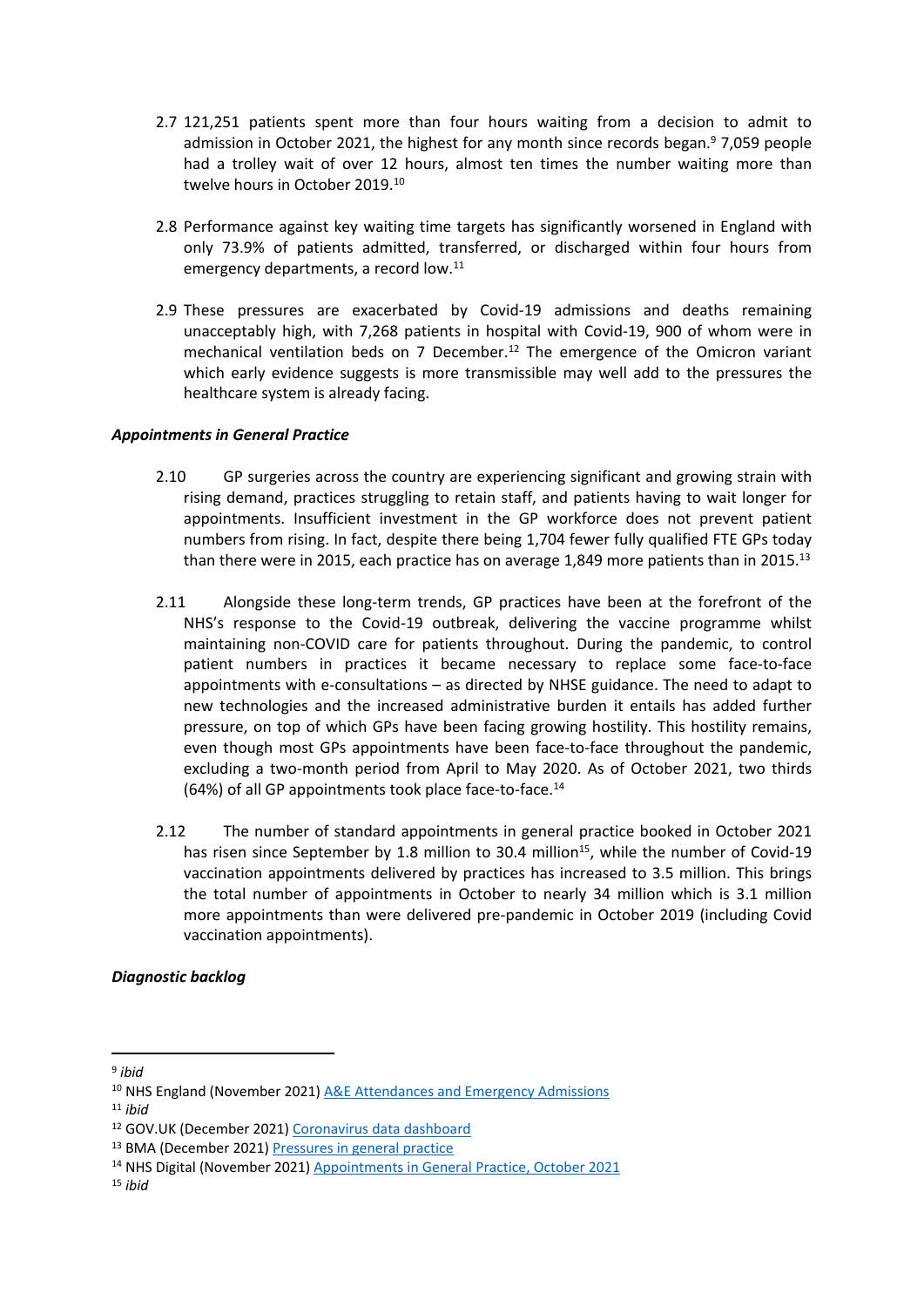- 2.13 As of September 2021, 26.1% of patients have been waiting over six weeks for a diagnostic test.<sup>16</sup> Although lower than at the peak of the pandemic, this is substantially higher than pre-pandemic levels, and the national target that no more than 1% of patients should wait more than six weeks.
- 2.14 The number of tests being carried out increased to 1.92 million, recovering to prepandemic levels. However, given the backlog of care that has accumulated 1.4 million people are now on the diagnostic waiting list  $-$  the highest number since records began.<sup>17</sup>

## **3. The effect that Covid-19 has had on waiting times**

- 3.1 Entering the pandemic, the NHS was already under intense pressure. In England alone, the waiting list had reached 4.24 million<sup>18</sup>, A&E performance was at then record lows, staff vacancies neared 90,000<sup>19</sup>, and numbers of GPs had been falling.<sup>20</sup>
- 3.2 The NHS has been operating against a backdrop of chronic understaffing and underresourcing for many years, long before the pandemic hit. Stubbornly high NHS staff vacancies existed well before Covid-19 (88,347 FTE total staff vacancies in March 2020)<sup>21</sup> largely because of a retention crisis driven by burnout and exhaustion, insufficient funding to train enough staff and poor workforce planning. Thousands of exhausted doctors have told the BMA they are considering leaving the NHS in the next year, as many continue to battle stress and burnout without adequate respite from the exhaustion caused by the demands of the pandemic. While half of respondents (2,099) in the Association's tracker survey from May 2021 $^{22}$  said they plan to work fewer hours, 25% said they are 'more likely' to take a career break, with a further 21% considering leaving the NHS altogether for another career. This was made worse by punitive pension taxation rules and years of demoralising pay erosion even before the pressures of delivering care during the pandemic.
- 3.3 Additionally, there has been a reduction of general and acute beds in England, dropping by 13,570 between 2010/11 and 2021/22.<sup>23</sup> The Royal College of Surgeons in England have called for the number of beds to be in line with the OECD average of 4.7 per 1,000 people, nearly double from their estimate of beds in England of 2.5 per 1,000 people.<sup>24</sup> The resourcing and workforce crises for years before the pandemic meant the NHS was wholly unprepared for a major public health crisis.

## *Delayed patient presentation*

3.4 There are significant numbers of 'missing patients' that aren't yet on waiting lists. During the pandemic, much of the care the NHS would usually deliver was reduced or halted,

<sup>20</sup>BMA (December 2021) [Pressures](https://www.bma.org.uk/advice-and-support/nhs-delivery-and-workforce/pressures/pressures-in-general-practice) [in](https://www.bma.org.uk/advice-and-support/nhs-delivery-and-workforce/pressures/pressures-in-general-practice) [General](https://www.bma.org.uk/advice-and-support/nhs-delivery-and-workforce/pressures/pressures-in-general-practice) [Practice](https://www.bma.org.uk/advice-and-support/nhs-delivery-and-workforce/pressures/pressures-in-general-practice)

<sup>16</sup> Nuffield Trust (November 2021) [NHS](https://www.nuffieldtrust.org.uk/news-item/nhs-performance-summary-september-october-2021#planned-elective-and-diagnostic-care) [performance](https://www.nuffieldtrust.org.uk/news-item/nhs-performance-summary-september-october-2021#planned-elective-and-diagnostic-care) [summary:](https://www.nuffieldtrust.org.uk/news-item/nhs-performance-summary-september-october-2021#planned-elective-and-diagnostic-care) [September-October](https://www.nuffieldtrust.org.uk/news-item/nhs-performance-summary-september-october-2021#planned-elective-and-diagnostic-care) [2021](https://www.nuffieldtrust.org.uk/news-item/nhs-performance-summary-september-october-2021#planned-elective-and-diagnostic-care) <sup>17</sup>Nuffield Trust (September 2021) [Diagnostic](https://www.nuffieldtrust.org.uk/resource/diagnostic-test-waiting-times#background) [test](https://www.nuffieldtrust.org.uk/resource/diagnostic-test-waiting-times#background) [waiting](https://www.nuffieldtrust.org.uk/resource/diagnostic-test-waiting-times#background) [times](https://www.nuffieldtrust.org.uk/resource/diagnostic-test-waiting-times#background)

<sup>18</sup> NHS England (November 2021) [Consultant-led](https://www.england.nhs.uk/statistics/statistical-work-areas/rtt-waiting-times/) [referral](https://www.england.nhs.uk/statistics/statistical-work-areas/rtt-waiting-times/) [to](https://www.england.nhs.uk/statistics/statistical-work-areas/rtt-waiting-times/) [treatment](https://www.england.nhs.uk/statistics/statistical-work-areas/rtt-waiting-times/) [waiting](https://www.england.nhs.uk/statistics/statistical-work-areas/rtt-waiting-times/) [times](https://www.england.nhs.uk/statistics/statistical-work-areas/rtt-waiting-times/)

<sup>19</sup> NHS Digital (November 2021) [NHS](https://digital.nhs.uk/data-and-information/publications/statistical/nhs-vacancies-survey) [Vacancy](https://digital.nhs.uk/data-and-information/publications/statistical/nhs-vacancies-survey) [Statistics](https://digital.nhs.uk/data-and-information/publications/statistical/nhs-vacancies-survey) [\(and](https://digital.nhs.uk/data-and-information/publications/statistical/nhs-vacancies-survey) [previous](https://digital.nhs.uk/data-and-information/publications/statistical/nhs-vacancies-survey) [NHS](https://digital.nhs.uk/data-and-information/publications/statistical/nhs-vacancies-survey) [Vacancies](https://digital.nhs.uk/data-and-information/publications/statistical/nhs-vacancies-survey) [Survey\)](https://digital.nhs.uk/data-and-information/publications/statistical/nhs-vacancies-survey)

<sup>21</sup> *ibid*

<sup>&</sup>lt;sup>22</sup> BMA (November 2021) [Thousands](https://www.bma.org.uk/bma-media-centre/thousands-of-overworked-doctors-plan-to-leave-the-nhs-bma-finds) [of](https://www.bma.org.uk/bma-media-centre/thousands-of-overworked-doctors-plan-to-leave-the-nhs-bma-finds) [overworked](https://www.bma.org.uk/bma-media-centre/thousands-of-overworked-doctors-plan-to-leave-the-nhs-bma-finds) [doctors](https://www.bma.org.uk/bma-media-centre/thousands-of-overworked-doctors-plan-to-leave-the-nhs-bma-finds) [plan](https://www.bma.org.uk/bma-media-centre/thousands-of-overworked-doctors-plan-to-leave-the-nhs-bma-finds) [to](https://www.bma.org.uk/bma-media-centre/thousands-of-overworked-doctors-plan-to-leave-the-nhs-bma-finds) [leave](https://www.bma.org.uk/bma-media-centre/thousands-of-overworked-doctors-plan-to-leave-the-nhs-bma-finds) [the](https://www.bma.org.uk/bma-media-centre/thousands-of-overworked-doctors-plan-to-leave-the-nhs-bma-finds) [NHS,](https://www.bma.org.uk/bma-media-centre/thousands-of-overworked-doctors-plan-to-leave-the-nhs-bma-finds) [BMA](https://www.bma.org.uk/bma-media-centre/thousands-of-overworked-doctors-plan-to-leave-the-nhs-bma-finds) [finds](https://www.bma.org.uk/bma-media-centre/thousands-of-overworked-doctors-plan-to-leave-the-nhs-bma-finds)

<sup>&</sup>lt;sup>23</sup> NHS Engl[and](https://www.england.nhs.uk/statistics/statistical-work-areas/bed-availability-and-occupancy/) (November 2021) **[Bed](https://www.england.nhs.uk/statistics/statistical-work-areas/bed-availability-and-occupancy/) [Availability](https://www.england.nhs.uk/statistics/statistical-work-areas/bed-availability-and-occupancy/) and [Occupancy](https://www.england.nhs.uk/statistics/statistical-work-areas/bed-availability-and-occupancy/)** 

<sup>24</sup> Royal College of Surgeons of England (May 2021) [Surgeons](https://www.rcseng.ac.uk/news-and-events/media-centre/press-releases/new-deal-for-surgery-2021/) [call](https://www.rcseng.ac.uk/news-and-events/media-centre/press-releases/new-deal-for-surgery-2021/) [for a 'New](https://www.rcseng.ac.uk/news-and-events/media-centre/press-releases/new-deal-for-surgery-2021/) [Deal](https://www.rcseng.ac.uk/news-and-events/media-centre/press-releases/new-deal-for-surgery-2021/) [for](https://www.rcseng.ac.uk/news-and-events/media-centre/press-releases/new-deal-for-surgery-2021/) [Surgery' to](https://www.rcseng.ac.uk/news-and-events/media-centre/press-releases/new-deal-for-surgery-2021/) [reduce](https://www.rcseng.ac.uk/news-and-events/media-centre/press-releases/new-deal-for-surgery-2021/) [the](https://www.rcseng.ac.uk/news-and-events/media-centre/press-releases/new-deal-for-surgery-2021/) ['colossal'](https://www.rcseng.ac.uk/news-and-events/media-centre/press-releases/new-deal-for-surgery-2021/) [elective](https://www.rcseng.ac.uk/news-and-events/media-centre/press-releases/new-deal-for-surgery-2021/) [backlog](https://www.rcseng.ac.uk/news-and-events/media-centre/press-releases/new-deal-for-surgery-2021/)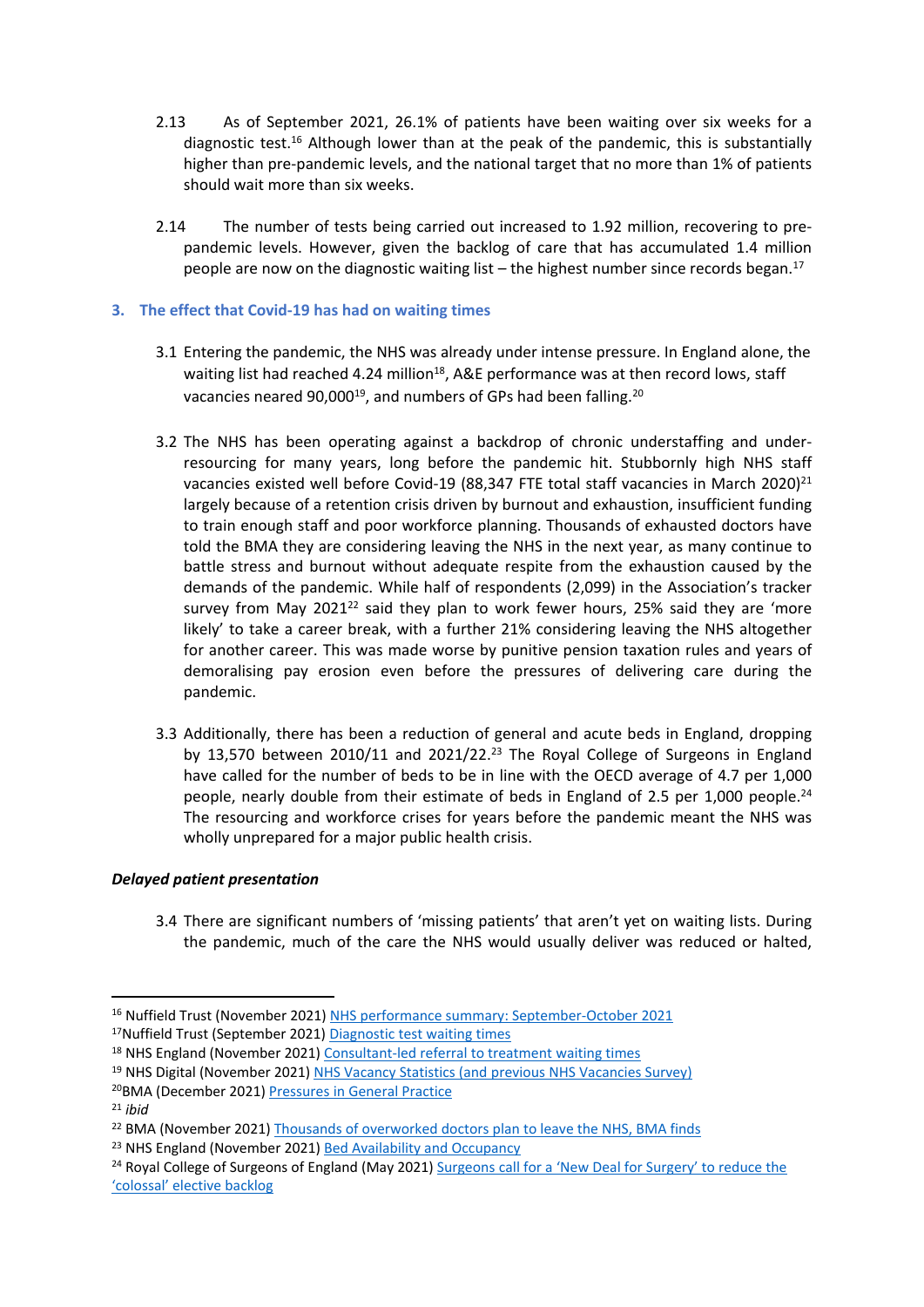meaning that millions of patients who would have been expected to be referred to treatment were not.

- 3.5 The BMA estimates that between April 2020 and September 2021, there were 3.98 million fewer elective procedures and 27.22 million fewer outpatient attendances compared to pre-COVID averages, illustrating the potential scale of unmet need.<sup>25</sup>
- 3.6 These 'missing patients' will likely result in larger numbers of patients presenting with worsened conditions requiring more intervention and higher cost treatment.
- 3.7 Additionally, this situation places even greater pressure on General Practice, with patients unable to receive operations or further treatment understandably seeking support from already overstretched GPs to manage their conditions in the meantime. In turn, this has a knock-on impact on the number of GP appointments available to patients seeking initial support, diagnosis, or referral – further compounding both the number of 'missing patients' and the wider backlog.
- 3.8 Furthermore, GPs frequently have to explain to patients about delays to their care, or their position on waiting lists. This not only risks harming doctor-patient relationships but can, particularly given the wider climate of media attacks on GPs, also heighten the abuse (both verbal and physical) GPs and practice staff face.
- 3.9 The Health Foundation estimates that there are around 8 million missing patients.<sup>26</sup> They estimate that the waiting list could grow to 10–13 million if most missing patients (50 – 90%) do return and activity returns to pre-pandemic levels. The IFS also conclude that the waiting list growing to 13 million is likely if NHS capacity remains below 95% and at least two thirds of missing patients return.<sup>27</sup>

## **4. What needs to be done to address the backlog?**

- 4.1 Urgent and comprehensive action must be taken to support doctors and NHS staff through this winter to help ease demand on services to work through the backlog. This is in the interest of patient safety, staff wellbeing, and protecting the health service's recovery of elective care.
- 4.2 This is particularly important as, despite increases in recent months, the number of elective procedures taking place remains well below pre-pandemic levels, meaning that the backlog continues to grow.
- 4.3 It is vital to maintain infection control measures alongside promoting vaccine uptake to reduce transmission of the virus, protect the health of the public and ensure the NHS is not overwhelmed. Whilst we are encouraged that the booster programme has picked up speed in recent weeks, there remain concerns that cases and admissions to hospital are at persistently high levels. Relying on vaccination alone over winter is likely to be insufficient to prevent health and public health services from being overwhelmed by any future spike in cases. An approach which combines vaccination with other measures should be taken, such as improved support for those needing to self-isolate, education on the continued risk of Covid-19 and improving ventilation wherever possible.

<sup>&</sup>lt;sup>25</sup> BMA estimates based on **[Monthly](https://digital.nhs.uk/data-and-information/publications/statistical/hospital-episode-statistics-for-admitted-patient-care-outpatient-and-accident-and-emergency-data) [Hospital](https://digital.nhs.uk/data-and-information/publications/statistical/hospital-episode-statistics-for-admitted-patient-care-outpatient-and-accident-and-emergency-data) [Episode](https://digital.nhs.uk/data-and-information/publications/statistical/hospital-episode-statistics-for-admitted-patient-care-outpatient-and-accident-and-emergency-data) [Statistics](https://digital.nhs.uk/data-and-information/publications/statistical/hospital-episode-statistics-for-admitted-patient-care-outpatient-and-accident-and-emergency-data)** 

<sup>&</sup>lt;sup>26</sup> The [Health](https://www.health.org.uk/publications/health-and-social-care-funding-projections-2021) Foundation (October 2021) Health [and](https://www.health.org.uk/publications/health-and-social-care-funding-projections-2021) [social](https://www.health.org.uk/publications/health-and-social-care-funding-projections-2021) [care](https://www.health.org.uk/publications/health-and-social-care-funding-projections-2021) [funding](https://www.health.org.uk/publications/health-and-social-care-funding-projections-2021) [projections](https://www.health.org.uk/publications/health-and-social-care-funding-projections-2021) [2021](https://www.health.org.uk/publications/health-and-social-care-funding-projections-2021)

<sup>&</sup>lt;sup>27</sup> IFS (August 2021) [Could](https://ifs.org.uk/publications/15557) [NHS](https://ifs.org.uk/publications/15557) [waiting](https://ifs.org.uk/publications/15557) [lists](https://ifs.org.uk/publications/15557) [really](https://ifs.org.uk/publications/15557) [reach](https://ifs.org.uk/publications/15557) [13](https://ifs.org.uk/publications/15557) [million?](https://ifs.org.uk/publications/15557)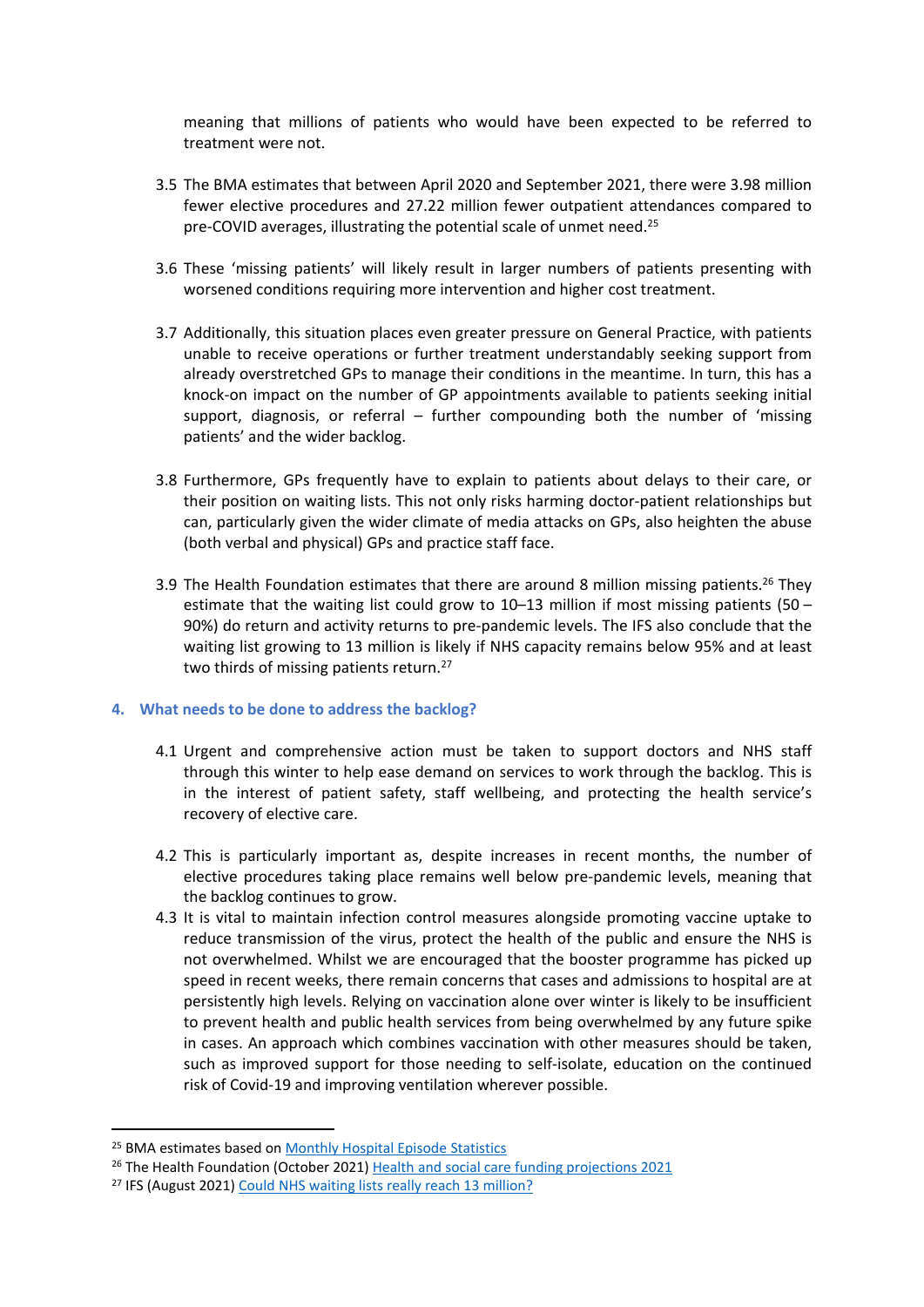## *Cut red tape and reduce the unnecessary workload burden*

- 4.4 It is essential that doctors and all frontline and clinical staff can devote their time, energy, and talent to the delivery of care this winter – they cannot and must not be expected to participate in non-essential or back-office programmes.
- 4.5 Health services need to concentrate as much of their energy and resources on frontline care as they possibly can. Any non-essential initiatives or programmes should be paused or scrapped this winter to avoid wasting vital clinical time on unnecessary administrative reform. Similarly, the promise of any additional funding to better manage demand cannot be contingent on implementation of burdensome measures with no short-term impact.
- 4.6 Steps should be taken to employ dedicated staff on a seasonal basis to take on administrative duties to avoid doctors and clinical staff being diverted away from direct patient care.
- 4.7 All unnecessary mandatory checks and training, must be paused, maintaining only those strictly and demonstrably necessary for ensuring safe patient care. In addition, the burden of appraisal and revalidation which can take a significant amount of time away from providing direct patient care should be minimised.

## *End punitive pensions taxation rules*

- 4.8 Growing numbers of doctors are considering leaving the profession or reducing their hours of work, often towards the end of their careers. BMA surveys indicate that twothirds of UK doctors over 55, and one in eight aged between 35 and 54 are considering retiring within three years.<sup>28</sup>
- 4.9 Existing tax and pensions rules including the annual and lifetime allowance have been a major factor in doctors choosing to either retire early or to reduce the number of hours they work.<sup>29</sup> A recent survey by the Royal College of Physicians found 27% of consultants were planning to retire within the next 3 years with 42% of those planning to retire in the next 18 months.<sup>30</sup> Previous surveys have indicated that 86% of those planning to retire early cite pensions as one of the reasons for their decisions.<sup>31</sup>
- 4.10 A tax unregistered scheme, as introduced within the judiciary in response to similar issues with recruitment and retention, is needed within the NHS to ensure that doctors can work as many hours as possible this winter, without facing major financial disincentives.
- 4.11 As an urgent mitigation, employers need to offer the option for doctors and other higher earners within the NHS to be paid the full value of the employer pension contributions if they are left with little option but to opt out of the scheme because of pension taxation system. Such 'recycling' of employer's pension contributions is commonplace in the private sector and is cost neutral to the employer.

<sup>28</sup> BMA Viewpoint survey, September 2021

<sup>&</sup>lt;sup>29</sup> BMA (September 2021) [Pensions](https://www.bma.org.uk/news-and-opinion/pensions-inequity-fuels-doctor-retention-decline) [inequity](https://www.bma.org.uk/news-and-opinion/pensions-inequity-fuels-doctor-retention-decline) [fuels](https://www.bma.org.uk/news-and-opinion/pensions-inequity-fuels-doctor-retention-decline) [doctor](https://www.bma.org.uk/news-and-opinion/pensions-inequity-fuels-doctor-retention-decline) [retention](https://www.bma.org.uk/news-and-opinion/pensions-inequity-fuels-doctor-retention-decline) [decline](https://www.bma.org.uk/news-and-opinion/pensions-inequity-fuels-doctor-retention-decline)

<sup>30</sup> Royal College of Physicians (July 2021) [COVID-19](https://www.rcplondon.ac.uk/projects/outputs/covid-19-and-workforce-desire-flexible-working-become-norm) [and](https://www.rcplondon.ac.uk/projects/outputs/covid-19-and-workforce-desire-flexible-working-become-norm) [the](https://www.rcplondon.ac.uk/projects/outputs/covid-19-and-workforce-desire-flexible-working-become-norm) [workforce:](https://www.rcplondon.ac.uk/projects/outputs/covid-19-and-workforce-desire-flexible-working-become-norm) [a](https://www.rcplondon.ac.uk/projects/outputs/covid-19-and-workforce-desire-flexible-working-become-norm) [desire](https://www.rcplondon.ac.uk/projects/outputs/covid-19-and-workforce-desire-flexible-working-become-norm) [for](https://www.rcplondon.ac.uk/projects/outputs/covid-19-and-workforce-desire-flexible-working-become-norm) [flexible](https://www.rcplondon.ac.uk/projects/outputs/covid-19-and-workforce-desire-flexible-working-become-norm) [working](https://www.rcplondon.ac.uk/projects/outputs/covid-19-and-workforce-desire-flexible-working-become-norm) [to](https://www.rcplondon.ac.uk/projects/outputs/covid-19-and-workforce-desire-flexible-working-become-norm) [become](https://www.rcplondon.ac.uk/projects/outputs/covid-19-and-workforce-desire-flexible-working-become-norm) [the](https://www.rcplondon.ac.uk/projects/outputs/covid-19-and-workforce-desire-flexible-working-become-norm) [norm](https://www.rcplondon.ac.uk/projects/outputs/covid-19-and-workforce-desire-flexible-working-become-norm)

<sup>&</sup>lt;sup>31</sup> Royal College of Physicians (October 2019) [Pension](https://www.rcplondon.ac.uk/news/pension-tax-driving-half-doctors-retire-early) [tax](https://www.rcplondon.ac.uk/news/pension-tax-driving-half-doctors-retire-early) [driving](https://www.rcplondon.ac.uk/news/pension-tax-driving-half-doctors-retire-early) [half](https://www.rcplondon.ac.uk/news/pension-tax-driving-half-doctors-retire-early) [of](https://www.rcplondon.ac.uk/news/pension-tax-driving-half-doctors-retire-early) [doctors](https://www.rcplondon.ac.uk/news/pension-tax-driving-half-doctors-retire-early) [to](https://www.rcplondon.ac.uk/news/pension-tax-driving-half-doctors-retire-early) [retire](https://www.rcplondon.ac.uk/news/pension-tax-driving-half-doctors-retire-early) [early](https://www.rcplondon.ac.uk/news/pension-tax-driving-half-doctors-retire-early)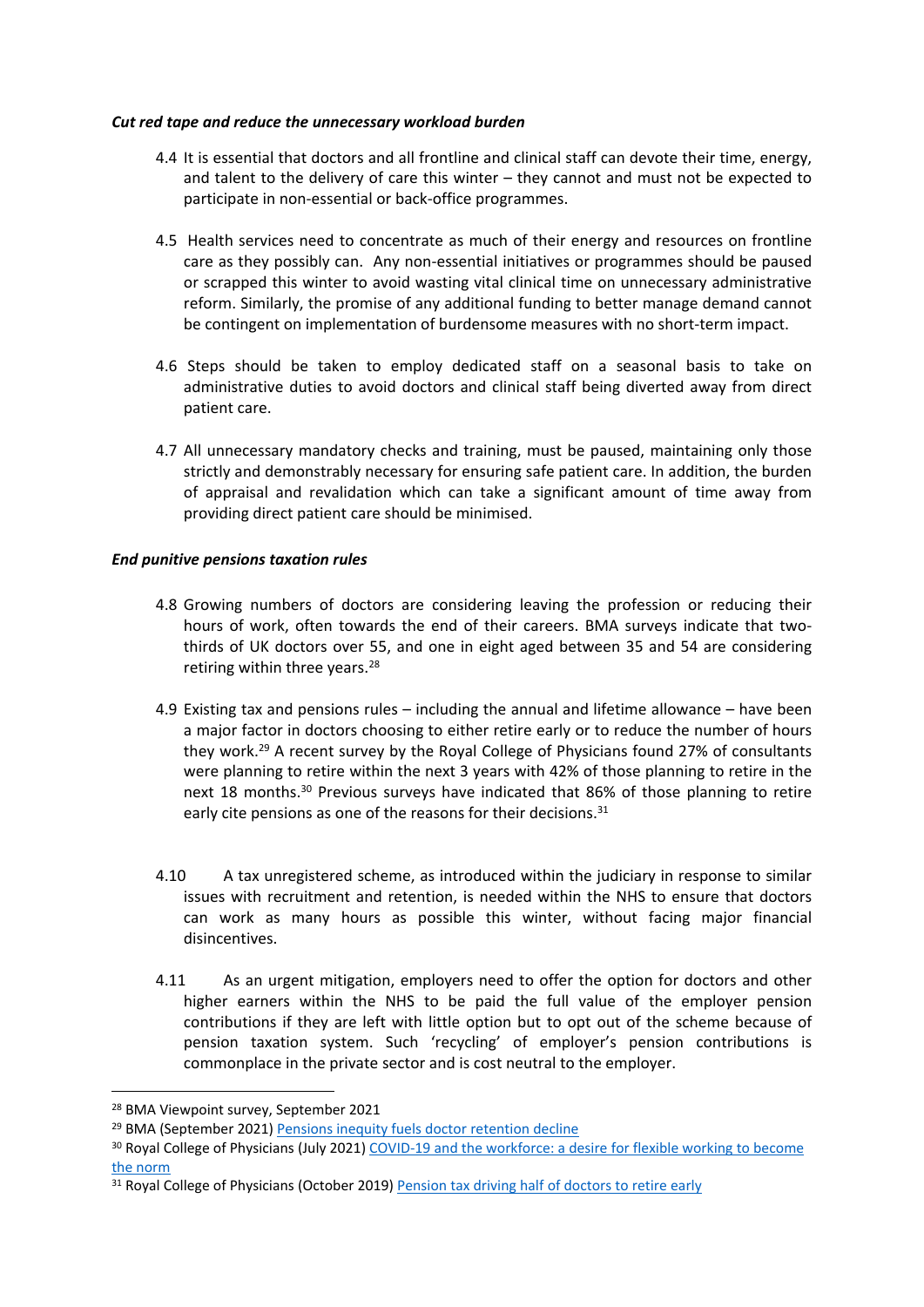## *Direct resources to where they are needed most*

- 4.12 Welcome additional funding has been announced to help the NHS through winter and to assist in the recovery of elective services.
- 4.13 In England, specific funding to tackle the elective backlog amounts to £2 billion this year<sup>32</sup>, and a further £8 billion over the spending review 2021 period of 2022/23 to 2024/25.<sup>33</sup> This is supplemented by £5.9 billion capital investment for the NHS from 2022/23, which will help invest in new technology, but cannot be used to pay for the staff time needed to ensure the backlog is reduced.
- 4.14 Several other organisations have estimated the cost of clearing the backlog, with estimates ranging from £16.8 billion between 2021/22 and 2024/25 (Health Foundation)<sup>34</sup> to  $£7.5$  billion (IFS).<sup>35</sup> The estimated funding needed depends both on the size of the backlog as discussed above, but also on assumptions around how quickly the backlog is cleared, and what waiting list times to target.
- 4.15 The Health Foundation has considered two different scenarios. First, fast recovery and second slower recovery, differing in terms of targets, costing between £16.8 billion and £14.6 billion in real terms to clear the backlog by 2024/25 and 2028/29 respectively.<sup>36</sup> Given these estimates, the funding announced by the government is up to £7 billion short.
- 4.16 The IFS estimates that clearing the backlog will cost approximately £7.5 billion over three years (2022/23 – 2024/25). This estimate is lower than Health Foundation estimates in part because they make lower assumptions about the number of 'missing patients' returning, as well as lower estimates of the increased cost pressures to the NHS.<sup>37</sup> Given the huge pressure the NHS is under, and the lack of available workforce which will likely lead to heavy reliance on costly locums, the BMA believes the Health Foundation's estimates to be more realistic.
- 4.17 However, broad announcements of new money will mean very little unless funding both reaches and has an impact on the frontline. A significant proportion of any winter funding must also be allocated to supporting the workforce through the coming months. Money targeted at expanding bed numbers or diagnostic capacity, for example, will only be meaningful if there is sufficient workforce to staff them safely.
- 4.18 **Prioritise workforce in all winter funding decisions**: £2bn has been allocated to clear the backlog of care this financial year, but it is vital that money is also used to support the wellbeing of the NHS workforce and help retain staff. While expansion of the workforce remains a key medium and long-term priority, it is impossible to recruit or train enough doctors to help the NHS through this winter – therefore every effort must be made to keep those we have.

<sup>32</sup> Department for Health and Social Care (November 2021) [Build](https://www.gov.uk/government/publications/build-back-better-our-plan-for-health-and-social-care/build-back-better-our-plan-for-health-and-social-care) [Back](https://www.gov.uk/government/publications/build-back-better-our-plan-for-health-and-social-care/build-back-better-our-plan-for-health-and-social-care) [Better:](https://www.gov.uk/government/publications/build-back-better-our-plan-for-health-and-social-care/build-back-better-our-plan-for-health-and-social-care) [Our](https://www.gov.uk/government/publications/build-back-better-our-plan-for-health-and-social-care/build-back-better-our-plan-for-health-and-social-care) [Plan](https://www.gov.uk/government/publications/build-back-better-our-plan-for-health-and-social-care/build-back-better-our-plan-for-health-and-social-care) [for](https://www.gov.uk/government/publications/build-back-better-our-plan-for-health-and-social-care/build-back-better-our-plan-for-health-and-social-care) [Health](https://www.gov.uk/government/publications/build-back-better-our-plan-for-health-and-social-care/build-back-better-our-plan-for-health-and-social-care) [and](https://www.gov.uk/government/publications/build-back-better-our-plan-for-health-and-social-care/build-back-better-our-plan-for-health-and-social-care) [Social](https://www.gov.uk/government/publications/build-back-better-our-plan-for-health-and-social-care/build-back-better-our-plan-for-health-and-social-care) [Care](https://www.gov.uk/government/publications/build-back-better-our-plan-for-health-and-social-care/build-back-better-our-plan-for-health-and-social-care)

<sup>33</sup> HM Treasury (October 2021) [Autumn](https://www.gov.uk/government/publications/autumn-budget-and-spending-review-2021-documents) [Budget](https://www.gov.uk/government/publications/autumn-budget-and-spending-review-2021-documents) [and](https://www.gov.uk/government/publications/autumn-budget-and-spending-review-2021-documents) [Spending](https://www.gov.uk/government/publications/autumn-budget-and-spending-review-2021-documents) [Review](https://www.gov.uk/government/publications/autumn-budget-and-spending-review-2021-documents) [2021:](https://www.gov.uk/government/publications/autumn-budget-and-spending-review-2021-documents) [documents](https://www.gov.uk/government/publications/autumn-budget-and-spending-review-2021-documents)

<sup>34</sup>The [Health](https://www.health.org.uk/publications/health-and-social-care-funding-projections-2021) Foundation (October 2021) Health [and](https://www.health.org.uk/publications/health-and-social-care-funding-projections-2021) [social](https://www.health.org.uk/publications/health-and-social-care-funding-projections-2021) [care](https://www.health.org.uk/publications/health-and-social-care-funding-projections-2021) [funding](https://www.health.org.uk/publications/health-and-social-care-funding-projections-2021) [projections](https://www.health.org.uk/publications/health-and-social-care-funding-projections-2021) [2021](https://www.health.org.uk/publications/health-and-social-care-funding-projections-2021) 35 IFS (October 2021) [Pressures](https://ifs.org.uk/uploads/Green-Budget-2021-Pressures-on-the-NHS.pdf) [on](https://ifs.org.uk/uploads/Green-Budget-2021-Pressures-on-the-NHS.pdf) [the](https://ifs.org.uk/uploads/Green-Budget-2021-Pressures-on-the-NHS.pdf) [NHS](https://ifs.org.uk/uploads/Green-Budget-2021-Pressures-on-the-NHS.pdf)

<sup>&</sup>lt;sup>36</sup> The [Health](https://www.health.org.uk/publications/health-and-social-care-funding-projections-2021) Foundation (October 2021) Health [and](https://www.health.org.uk/publications/health-and-social-care-funding-projections-2021) [social](https://www.health.org.uk/publications/health-and-social-care-funding-projections-2021) [care](https://www.health.org.uk/publications/health-and-social-care-funding-projections-2021) [funding](https://www.health.org.uk/publications/health-and-social-care-funding-projections-2021) [projections](https://www.health.org.uk/publications/health-and-social-care-funding-projections-2021) [2021](https://www.health.org.uk/publications/health-and-social-care-funding-projections-2021)

<sup>&</sup>lt;sup>37</sup> IFS (October 2021) [Pressures](https://ifs.org.uk/uploads/Green-Budget-2021-Pressures-on-the-NHS.pdf) [on](https://ifs.org.uk/uploads/Green-Budget-2021-Pressures-on-the-NHS.pdf) [the](https://ifs.org.uk/uploads/Green-Budget-2021-Pressures-on-the-NHS.pdf) [NHS](https://ifs.org.uk/uploads/Green-Budget-2021-Pressures-on-the-NHS.pdf)